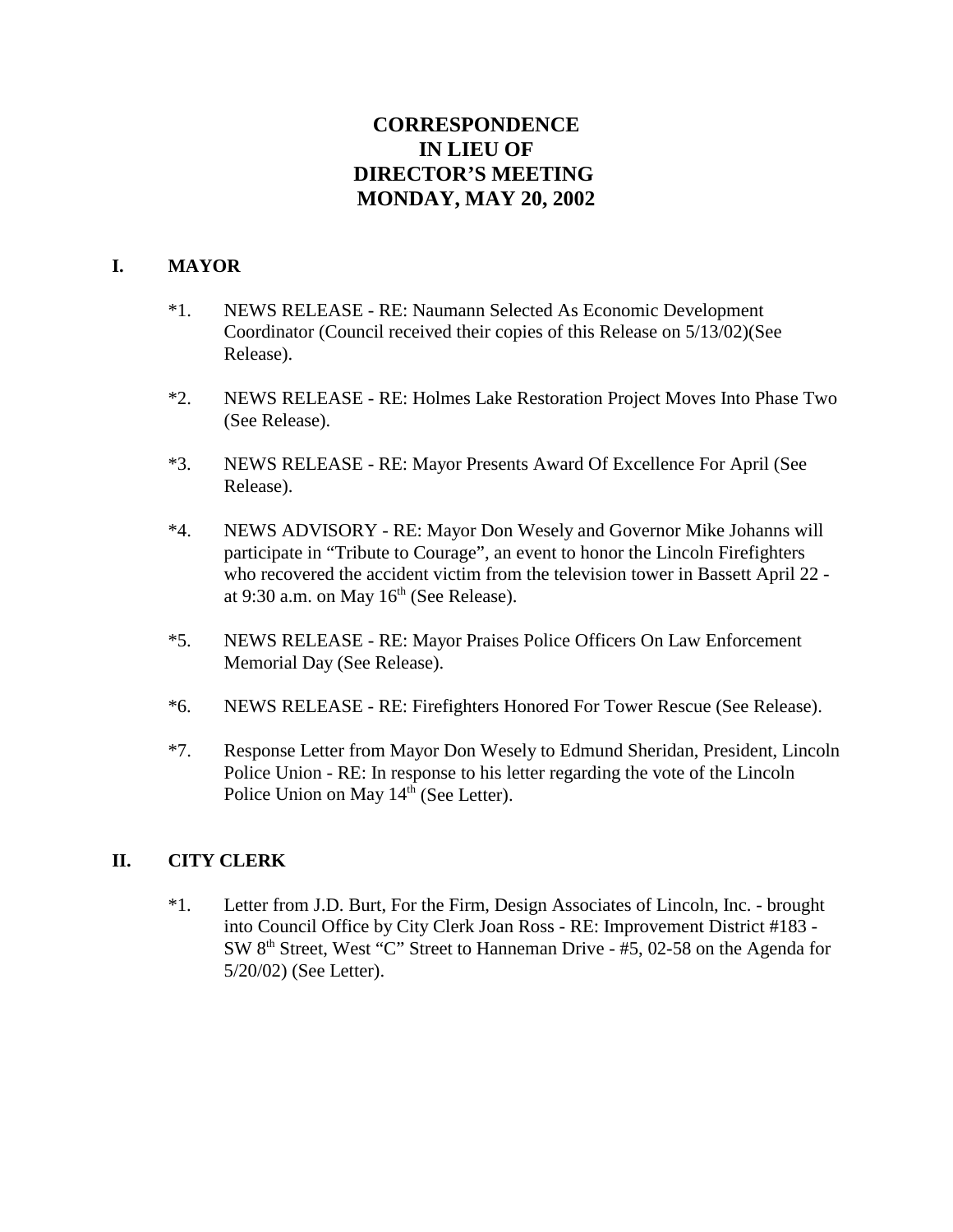### **III. CORRESPONDENCE**

### **A. COUNCIL REQUESTS**

### **ANNETTE McROY**

- 1. OUTSTANDING Request to Parks & Recreation Department RE: The Airpark Recreation Center (RFI#107- 4/8/02). — **1.) SEE RESPONSE FROM JERRY SHORNEY, PARKS & RECREATION DEPARTMENT RECEIVED ON RFI#107 - 5/10/02**
- 2. OUTSTANDING Request to **Library Department/** Public Works & Utilities Department - RE: Can a Library sign be erected in the area of West Knight & NW 48th Street? (RFI#108-4/8/02). — **1.) SEE RESPONSE FROM PUBLIC WORKS & UTILITIES DEPARTMENT RECEIVED ON RFI#108 - 4/24/02**
- 3. Request to Nicole Fleck-Tooze, Public Works & Utilities Department/Health Department (Health - RFI#110A) – RE: (Again) A problem with one of the undeveloped lots, 544 Lamont (PW – RFI#110 - 5/8/02)**. — 1.) PUBLIC WORKS & UTILITIES DEPARTMENT REFERRED THIS RFI#110 TO THE HEALTH DEPARTMENT - RFI#110A FORWARD TO THE HEALTH DEPARTMENT**

# **TERRY WERNER**

- 1. OUTSTANDING Request to Parks & Recreation Department RE: The plans for Nebraska Wesleyan to play baseball in Woods Park (RFI#57 - 4/29/02). — **1.) SEE RESPONSE FROM LYNN JOHNSON, PARKS & RECREATION DIRECTOR RECEIVED ON RFI#57 - 5/16/02**
- 2. OUTSTANDING Request to Public Works & Utilities Department RE:  $40^{\text{th}}$  & Vine Street & Lack of a Traffic Light (RFI#58 - 4/30/02). — **1.) SEE RESPONSE FROM SCOTT OPFER, PUBLIC WORKS & UTILITIES DEPARTMENT RECEIVED ON RFI#58 - 5/13/02**
- 3. OUTSTANDING Request to Parks & Recreation Department RE: Woods Park (RFI#59 - 4/30/02)

# **COLEEN SENG**

1. OUTSTANDING Request to Parks & Recreation Department/ **Mayor** - RE: Reconsider the placement of the port-a-potty in the Piedmont Park (RFI#894 - 4/25/02). — **1.) SEE RESPONSE FROM LYNN JOHNSON, PARKS & RECREATION DIRECTOR RECEIVED ON RFI#894 - 5/14/02**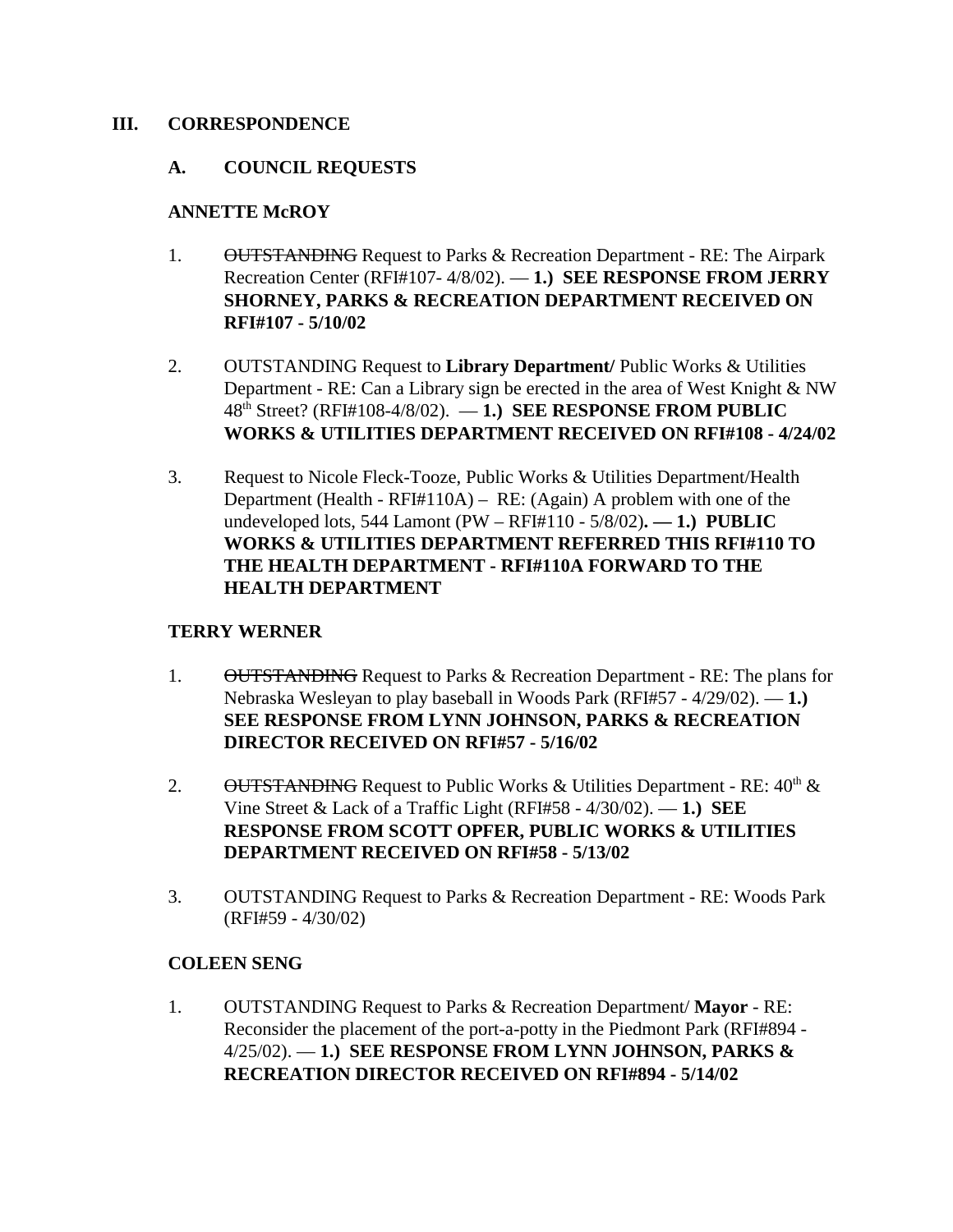- 2. Request to Police/StarTran RE: High speed on Huntington between  $56<sup>th</sup>$  &  $66<sup>th</sup>$ (RFI#896 - 5/6/02). — **1.) SEE RESPONSE FROM CAPTAIN D. SRB, POLICE RECEIVED ON RFI#896 - 5/9/02** — **2.) SEE RESPONSE FROM LARRY WORTH, STARTRAN RECEIVED ON RFI#896 - 5/14/02**
- 3. Request to Public Works & Utilities Department RE: Sidewalk Repair (RFI#897 - 5/9/02)
- 4 Request to Public Works-Weeds/Law Department RE: The existing City Ordinance regarding weed regulations (RFI#898 - 5/9/02). — **1.) SEE RESPONSE FROM RUSS SHULTZ, WEED CONTROL RECEIVED ON RFI#898 - 5/16/02**

# **JONATHAN COOK**

- 1. OUTSTANDING Request to Don Killeen, C/C Property Management RE: Old Federal Building Improvements (RFI#70 - 4/22/02)
- 2. OUTSTANDING Request to Clint Thomas, Urban Development Department RE: Old Federal Building Appraisal Review (RFI#71 - 4/22/02)
- 3. Request to Dallas McGee, Urban Development Department RE: Old Federal Building (RFI#73 - 5/13/02)

# **JON CAMP**

1. OUTSTANDING Request to Don Killeen, Building Administrator, Property Management – RE: Cost benefit analysis of Old Federal Building (RFI#75 - 4/18/02)

# **B. DIRECTORS AND DEPARTMENT HEADS**

# **ANIMAL CONTROL**

\*1. Response E-Mail from Jim Weverka to Ms. Flodman - RE: Rooster Enforcement E-Mail sent to City Council (See E-Mail).

# **COUNTY COMMISSIONERS**

\*1. Letter from Bob Workman, Chair, Lancaster County Board of Commissioners to Larry Hudkins, Chair, Public Building Commission - RE: Old Federal Building (See Letter).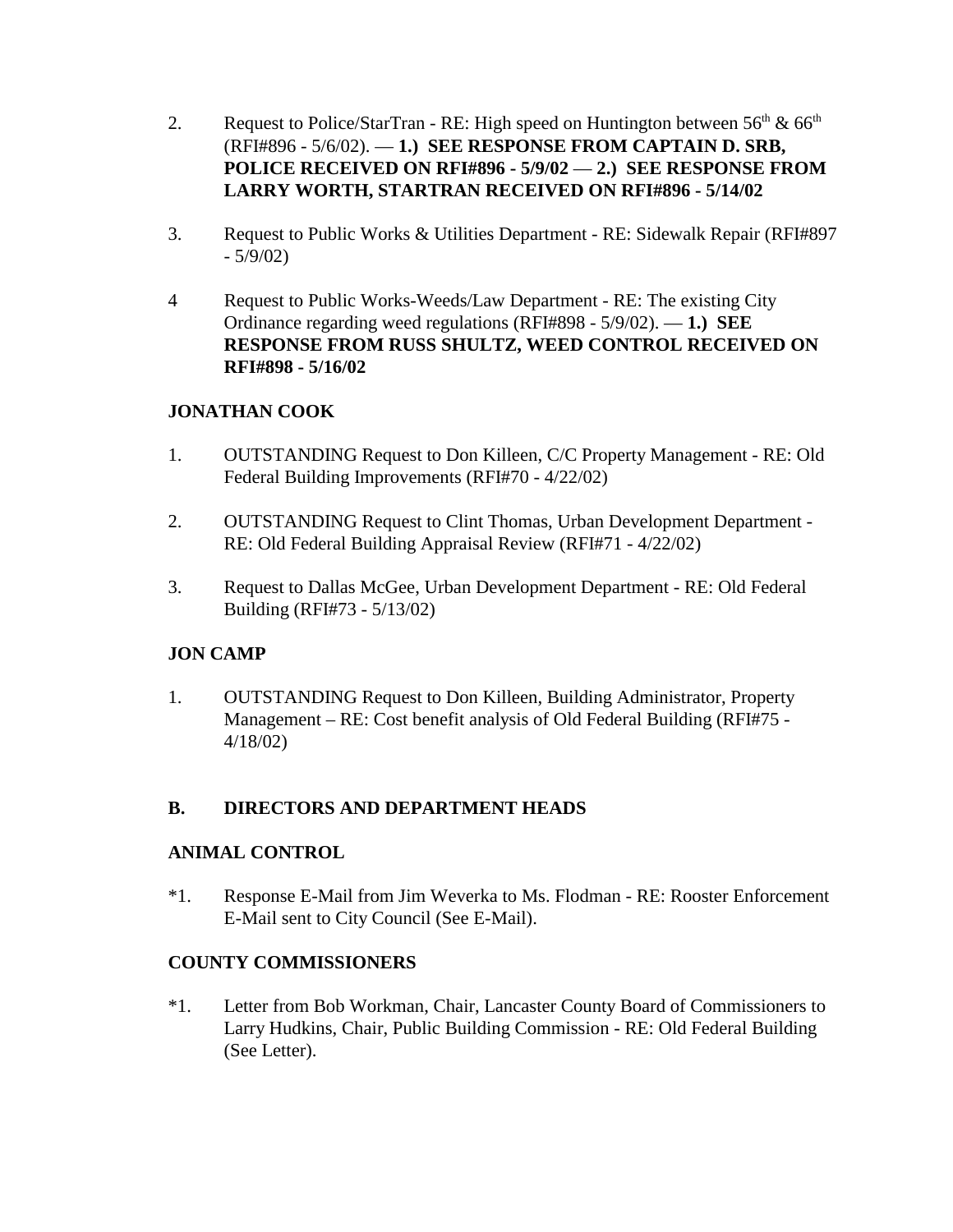### **FINANCE/CITY TREASURER**

\*1. Material from Don Herz & Melinda J. Jones - RE: Resolution & Finance Department Treasurer Of Lincoln, Nebraska - Investments Purchased Between May 6 and May 10, 2002.

# **LAW DEPARTMENT**

\*1. Inter-Department Communication from Rick Peo - RE: Bill No. 02-52 - LES Billing Donation (See Memo).

### **LIBRARY**

\*1. Lincoln City Libraries - Director's Report - April 2002 Statistics - Monthly Categorical Report - Fund Balances.

# **PLANNING**

\*1. Memo from Kent Morgan - RE: Comprehensive Plan Amendments - Amendment Requests for Draft Comprehensive Plan (See Memo).

### **PUBLIC BUILDING COMMISSION**

- \*1. Material from John Layman to Don Killeen and answers from Don Killeen to John Layman – RE: Old Federal Building (See Material).
- \*2. Material RE: Old Federal Building Cost Study For The Public Building Commission - Prepared by Steve Flanders - May 10, 2002 (See Material).

# **PUBLIC WORKS & UTILITIES DEPARTMENT**

\*1. Public Works & Utilities Advisory - RE: Executive Order Project 64214 - 12" Water Main Project - 15<sup>th</sup> Street from Lake Street to North of Marion Street - HEP Plumbing will be starting this project on May 20, 2002 (See Advisory).

#### **URBAN DEVELOPMENT DEPARTMENT**

\*1. Faxed Letter from Lilly Blase, President, Preservation Association Of Lincoln to Dallas McGee - RE: Thank you for coming to PAL's Board Meeting last Wednesday evening. We are providing, in writing as per your suggestion, the questions that we thinks need to be addressed - (See Letter).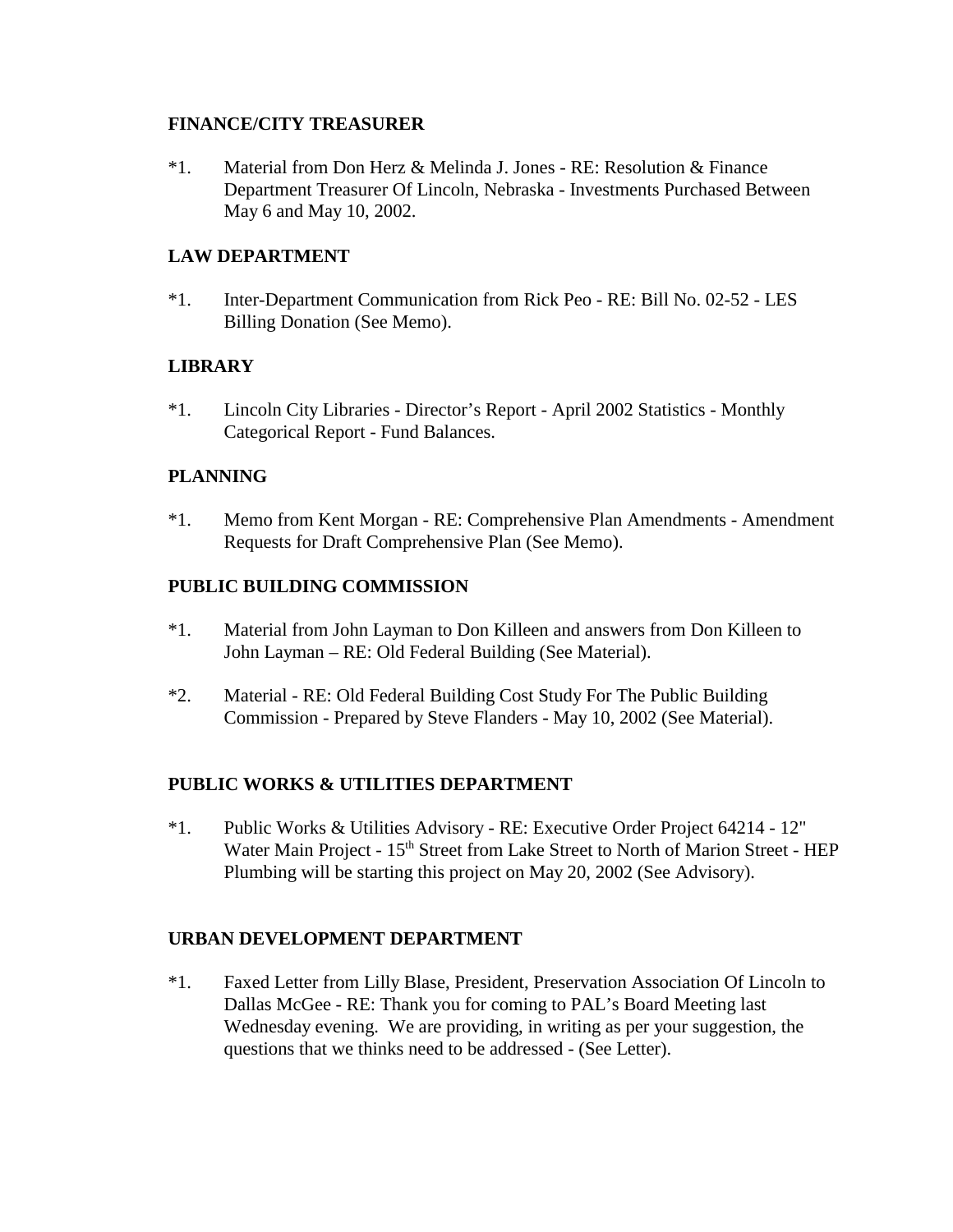### **WEED CONTROL AUTHORITY**

\*1. Combined Weed Program - City of Lincoln - April 2002 Monthly Report - Noxious Weed Control Authority.

# **C. MISCELLANEOUS**

- \*1. Letter from Richard Hedrick RE: The City of Lincoln property between the street and the private property owned by private individuals known as parking (See Letter).
- \*2. E-Mail from Lois Poppe RE: Arnold Heights Library (See E-Mail).
- \*3. E-Mail from Donna Brophy RE: Body Piercing/Tattooing Ordinance (See E-Mail).
- \*4. E-Mail from Donald L. Deal RE: Body Piercing/Tattooing Ordinance (See E-Mail).
- \*5. E-Mail from Carrie C. Harris RE: Body Piercing/Tattooing Ordinance (See E-Mail).
- \*6. E-Mail RE: Jerry Shoecraft's Appointment to the LES Board (See E-Mail).
- \*7. Letter from Edmund Sheridan, President, Lincoln Police Union RE: The Lincoln Police Union voted by an overwhelming majority to adhere to the current contract as signed by the City and the Union (See Letter).
- \*8. Material from Kierstin M. Reed, The Arc of Lincoln/Lancaster County Individual & Family Support Services Coordinator, Staff Advisor for People First of Lincoln – RE: Individuals with developmental disabilities living in Lincoln have increasingly become concerned about the lack of access to the community in which they live (See Material).
- \*9. E-Mail from David W. Hundley RE: S. 32nd Street Proposal Westside Parking (See E-Mail).
- \*10. Letter from Gene Brake, Lincoln Chamber of Commerce, 2002 Chairman RE: The Lincoln Chamber of Commerce Board of Directors desire to inform you of their recent action in support of the Old Federal Building Redevelopment Project that is currently before you for consideration (See Letter).